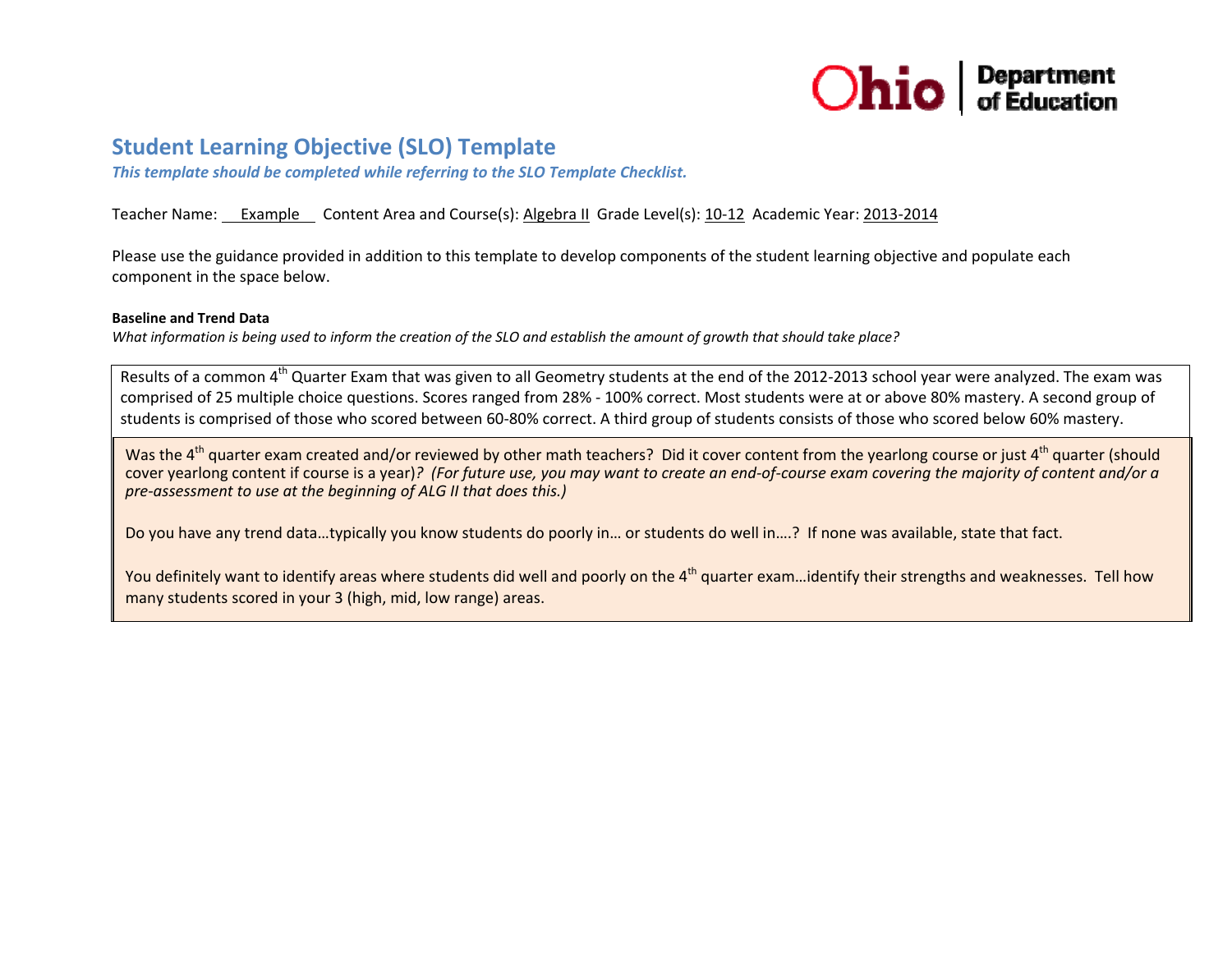#### **Student Population**

*Which students will be included in this SLO? Include course, grade level, and number of students.*

This SLO covers all of the Algebra II students including all of the sections of Algebra II that I teach. Any students with identified learning disabilities will be provided with all instructional and assessment accommodations and modifications contained in their Individualized Education Plans (IEPs).

## SLO identifies the students.

State how many special needs students, how many ELL, how many TAG, etc. State these up front as these factors are likely to impact student growth.

Can't tell if any subgroups were excluded from this SLO. If none were excluded, clearly state that so the approval committee can check this box. If there were subgroups excluded, also include the reason and that the administrator is aware of the exclusion.

### **Interval of Instruction**

*What is the duration of the course that the SLO will cover? Include beginning and end dates.*

The instructional interval will consist of the 2013‐2014 school year.

May wish to consider adding if the class meets daily and the length of <sup>a</sup> class period.

Could mention if students are pulled out of class for other subjects or specials. This is not required, but if anything interferes with your class period and could impact student growth it should be mentioned here.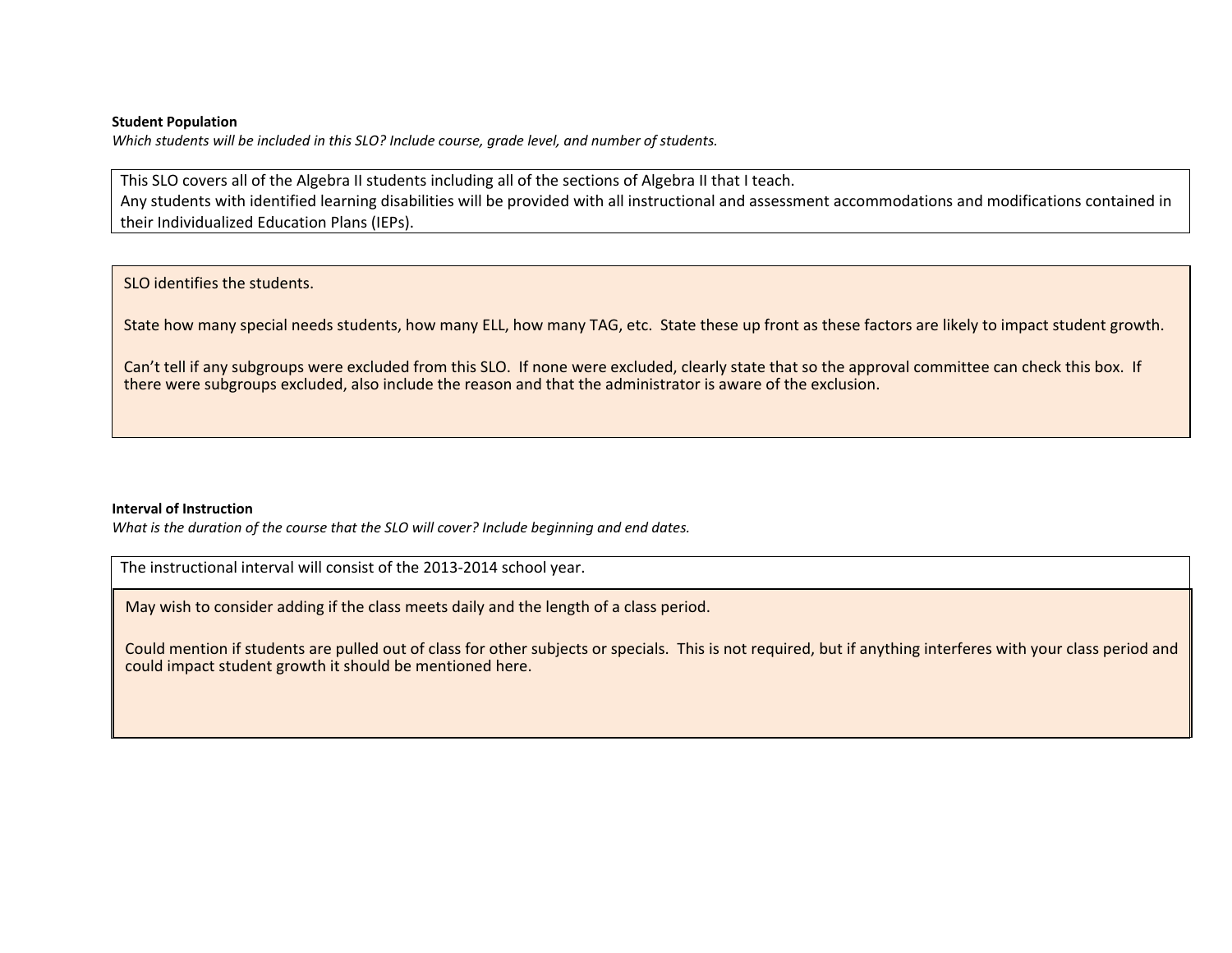The 4<sup>th</sup> Quarter Exam that will be used to assess these students at the end of the course was created by myself and other teachers in the Math Department to be aligned with the Common Core Math standards for Algebra 2. Key elements of those standards include: ‐Solving linear systems with graphs ‐Graphing quadratic functions ‐Evaluate polynomial functions ‐Exponential growth and decay ‐Operations with rational functions ‐Right Triangle Trigonometry ‐Summarize, represent, and interpret data on single count or measurement variable ‐Understand and evaluate random processes underlying statistical experiments ‐ Make inferences and justify conclusions from sample surveys, experiments and observational studies ‐ Use probability to evaluate outcomes of decisions

This section addresses the course content not so much the assessment piece, so refer to the focus or the overarching content taught here not the 4<sup>th</sup> quarter assessment. Educator does cover the overarching content with the list identified and states this list is from the common core.

Educator states the content and covers the key elements. Good.

This SLO does not appear to be targeted, so the last box is N/A. Educator could state whether or not the SLO is targeted to save approval committee some time.

**Assessment(s)** *What assessment(s) will be used to measure student growth for this SLO?*

**Standards and Content** *What content will the SLO target? To what related standards is the SLO aligned?*

II will assess students using a 25 question multiple choice exam connected to the Common Core State Standards for Algebra 2. Per their IEPs, those students will receive extended time and support from Resource teachers for the assessment.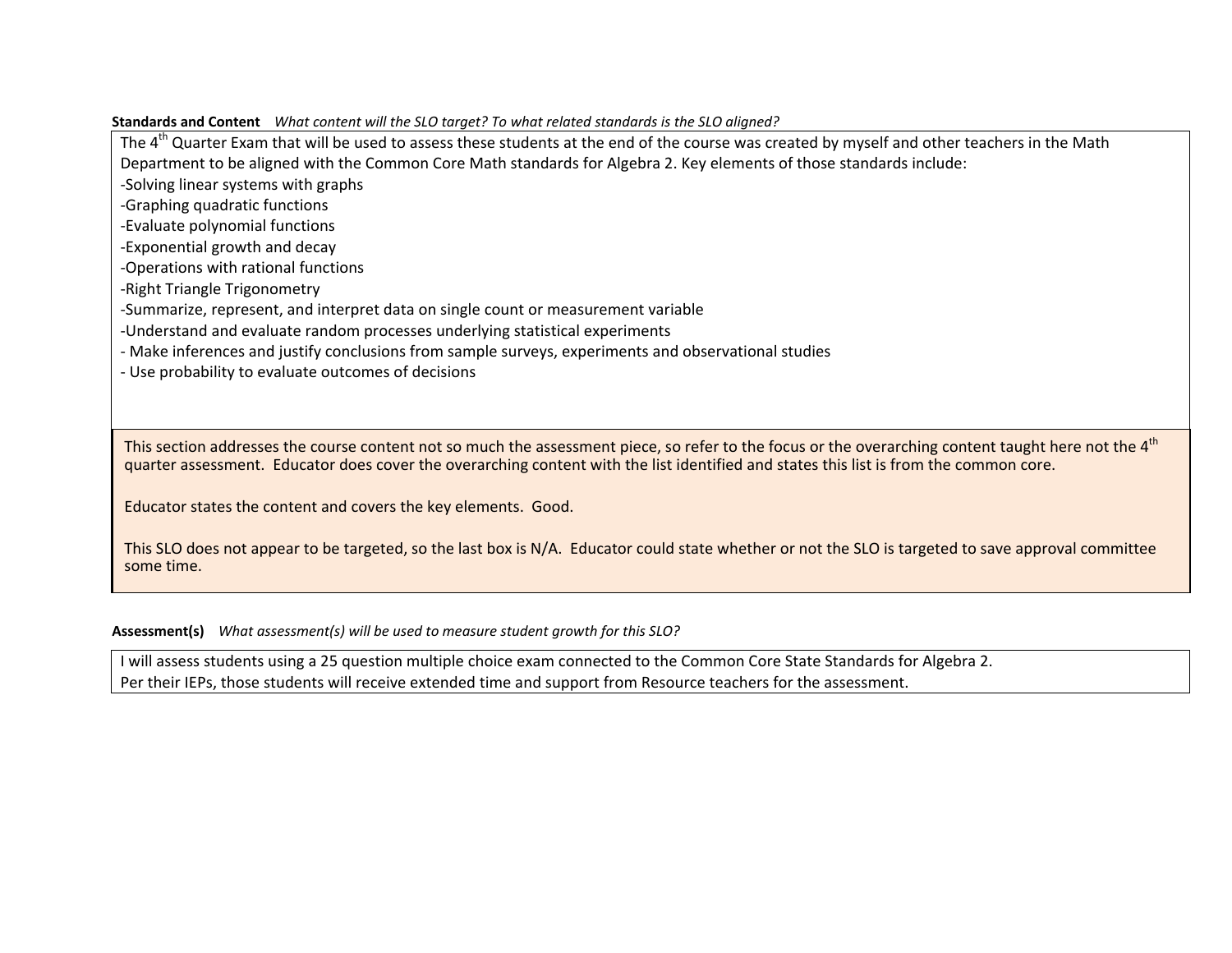This is where educator should to state the 4<sup>th</sup> quarter exam was created and reviewed by district math department teachers.

You may want to state the exam will focus on the key elements identified in the "Standards and Content" section of this SLO. Having only MC questions is a concern. Should you consider adding other types of questions as well?

You do state the IEP students will receive extended time…. However, you also want to state the exam has basic or prerequisite knowledge questions to allow the low‐achieving students to show growth as well as advanced knowledge/skill questions to allow your high‐achievers to show growth.

Does not appear to be multiple assessments so this box is N/A. Educator should state this is not applicable.

The final box would basically be checked if all the prior assessment boxes were met.

| Growth Target(s) Considering all available data and content requirements, what growth target(s) can students be expected to reach? |  |  |
|------------------------------------------------------------------------------------------------------------------------------------|--|--|
|                                                                                                                                    |  |  |

| Baseline score | <b>Target Score</b> |  |  |
|----------------|---------------------|--|--|
| $<60\%$        | 60% or above        |  |  |
| 60-80%         | 80% or above        |  |  |
| 80% or above   | 90% or above        |  |  |
|                |                     |  |  |

Consider the lowest achieving group. If I scored a 60% on the pre- and my target is 60% or above I will show no growth on the post-assessment. This applies for all 3 groups. Consider breaking it down further:

0‐30%target 50%‐60%

40‐70% target 60%‐90% etc……

You are referencing your baseline scores to set your targets. Good.

Some students could show no growth based on the established targets.

You are trying to establish tiered targets. However, the tiered targets are just not appropriate.